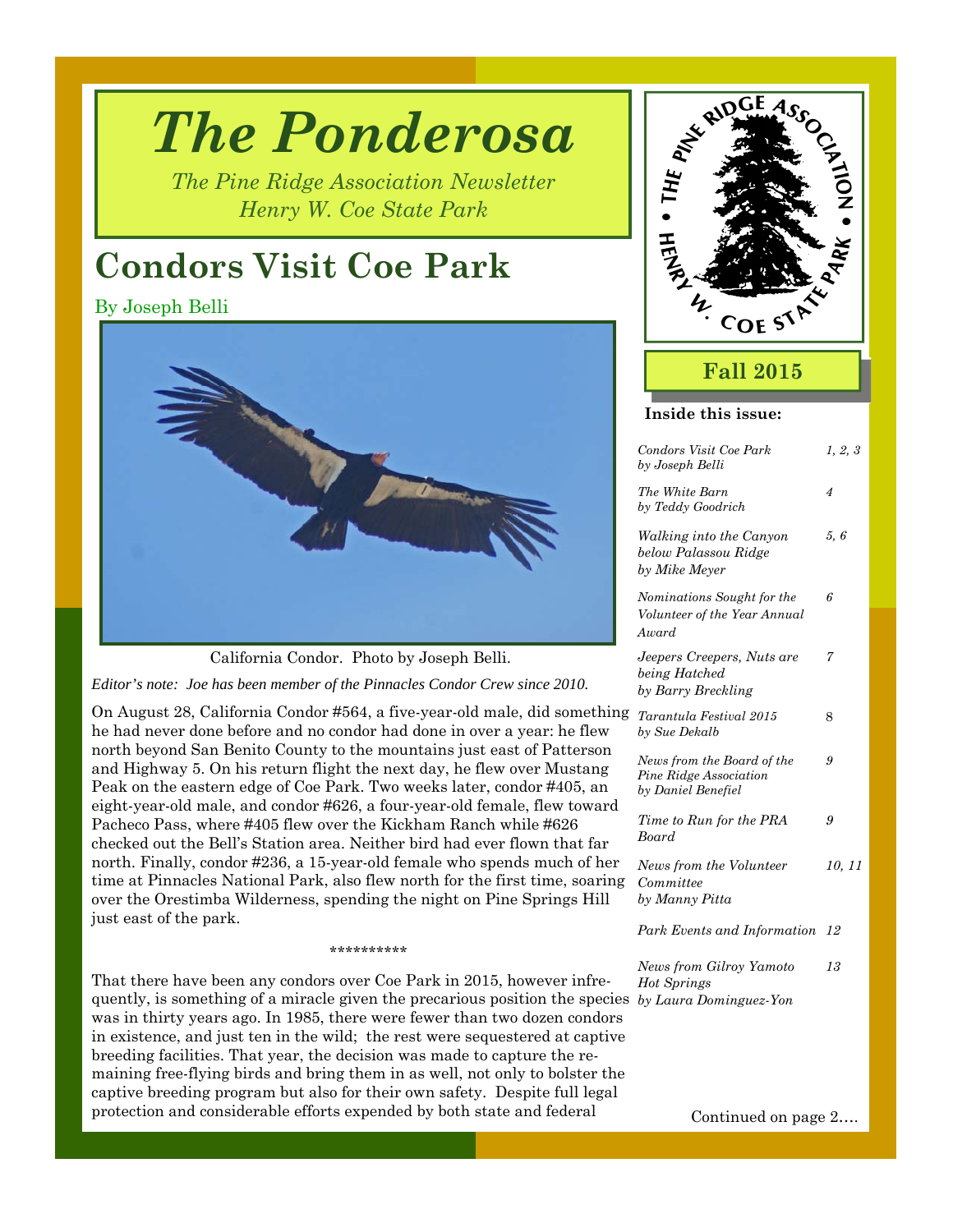# Condors Visit Coe Park, continued….

wildlife agencies, the population continued to plummet toward extinction. In 1987, the last free-flying California Condor was captured, and no-one knew when, or if, condors would ever soar again.

With a wingspan over nine feet and a weight of over 20 pounds, the California Condor is the largest and arguably the most spectacular bird in North America. At the time of Lewis and Clark, condors flew over a vast portion of the west coast from Vancouver, B.C. to Baja California. They occurred inland as well, along the Columbia and Snake rivers, as far east as the Rockies, and along the Colorado River in the Grand Canyon. Following the Gold Rush, however, condors began disappearing, first from the inland areas, then from the northwest. By 1900, condors were gone from northern California and as time passed their numbers continued to dwindle. Their final stronghold was in the mountains north of Los Angeles.



Two condors. Photo by Joseph Belli.

What accounted for the dramatic die-off? Shooting played a major role. Ranchers shot them under the mistaken belief that condors killed the livestock they were seen feeding on (condors are strictly scavengers, feeding only on carrion). Condors were shot for sport, for their size provided a tempting target and there were no protective laws in place until the 1900s. Museums and private collectors also shot condors to add to their exhibits, and purchased eggs stolen from nests. Condors almost certainly perished after feeding on carcasses laced with strychnine, set out to kill wolves, grizzly bears, and coyotes, a widespread practice toward the end of the 19th century.

Unfortunately, condors were ill equipped to deal with the new threats that emerged as the region was settled. Being large, long-lived birds, condors reproduce very slowly. A breeding pair produces just one egg, and it takes over a year to raise that chick, so at most, a condor pair produces one chick every two years. In contrast, Turkey Vultures usually fledge two to three chicks every year. With such a low reproductive rate, condors simply couldn't make up for all the birds that were being killed.

The 20th century brought with it a series of laws protecting condors, as well as the establishment of a pair of sanctuaries protecting nesting areas in the Los Padres National Forest. Shootings and poisonings tailed off, as did egg collecting, yet condors continued to decline. New hazards emerged, such as collisions with power lines. In the early 1980s, biologists began affixing transmitters to condors, to track their movements. In 1983, a condor was found dead at the base of a tree in the foothills of the southern Sierra Nevada. The body was sent to a forensics lab, which found bullet fragments in the bird's digestive tract and high levels of lead in its blood and tissues. They concluded that the bird had died from lead poisoning after feeding on the carcass of an animal shot with lead bullets. When lead bullets penetrate flesh, they fragment into numerous particles. When condors eat, they swallow large chunks, and if they happen to ingest enough lead, it can kill them. Over the next two years, three more condors were found dead of lead poisoning and that prompted the decision to bring all the wild condors into captivity.

Fortunately, the captive breeding program achieved considerable success, and condors were returned to the wild in 1992, first in southern California, their last stronghold. In 1996, a second flock was established at the Vermillion Cliffs north of the Grand Canyon, followed by their reintroduction to central California in Big Sur in 1997. In 2000, it was decided that a second central California release site be added, one that would someday merge with the Big Sur birds. The choice came down to Coe Park or Pinnacles. There were several factors weighing against Coe: proximity to a major urban area, the existence of two wind farms nearby (Altamont and Pacheco Pass; wind turbines are notorious for killing raptors, particularly golden eagles), and a lack of suitable nesting habitat. Ultimately, Pinnacles was selected, and in December 2003, six juvenile condors were released there. Since then, three to seven birds from the captive breeding program have been released there almost every year, and the population has slowly risen, but not without substantial setbacks. The years 2012-2013 were especially hard; during that time, 13 condors died, mostly from lead poisoning, while only two chicks fledged.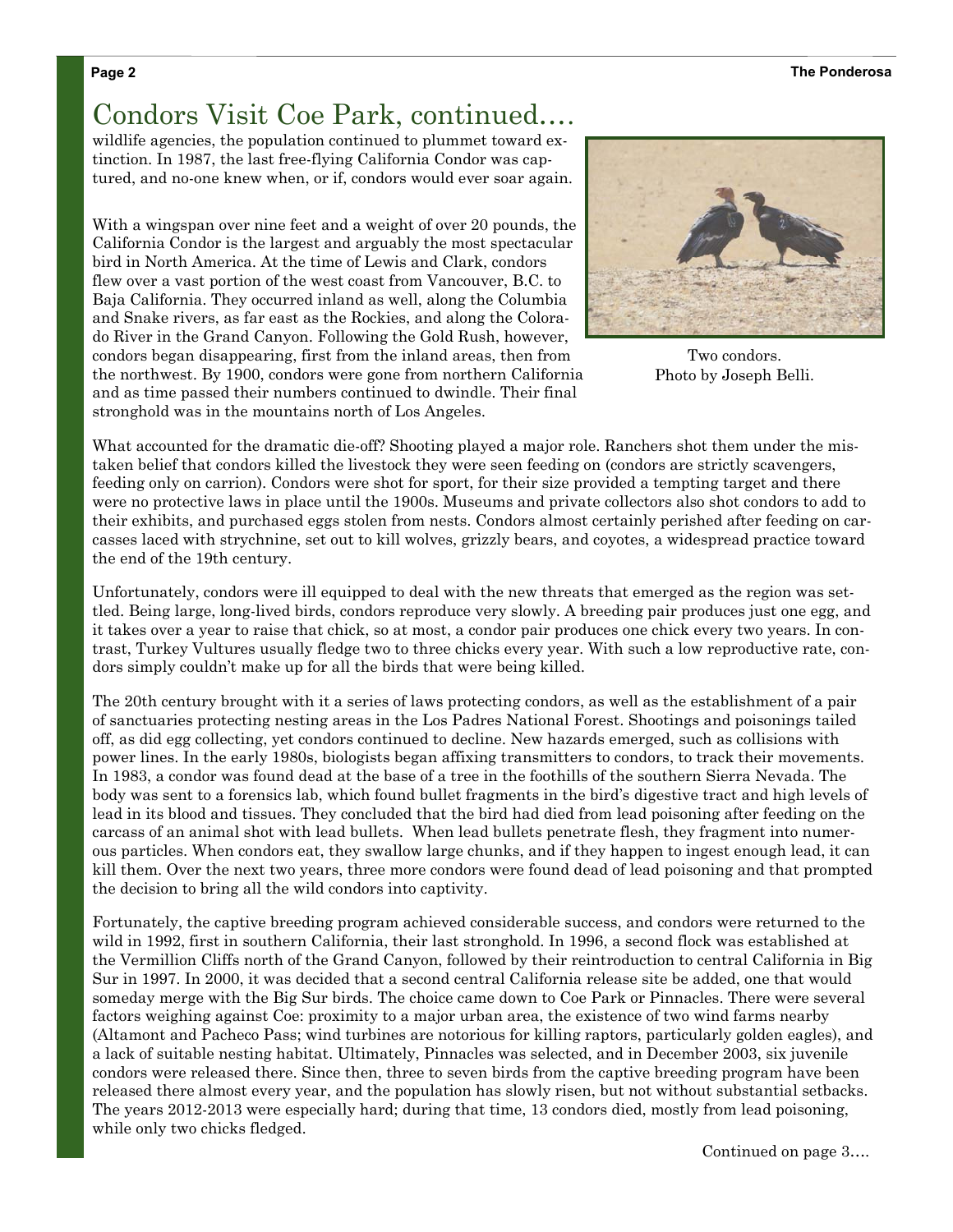#### **Page 3 Fall 2015**

## Condors Visit Coe Park, continued….

All condors have numbered tags on one or both wings, allowing field crews to identify birds individually, and all have VHF radio transmitters attached to wing tags and/or tail feathers to allow us to radio-track them. Radio-tracking enables us to confirm that condors are alive, active, and moving. When a transmitter has not moved in 10 hours, it emits a signal at twice the normal speed, what we call "mort mode," and it indicates one of two things: a dead condor, or a transmitter attached to a tail feather which has fallen off. Dead birds are recovered as quickly as possible to allow the forensics lab the best chance to determine a cause of death. In addition, about a third of the flock wear GPS transmitters, which can tell us how high they fly, where they roost, how fast they fly, where they spend their time, and more. All the information presented in the opening paragraph was taken from GPS information.



Condor on a rocky cliff. Photo by Joseph Belli.

The technology is impressive but it has its limitations. Both the radio transmitters and GPS units last no more than two years. In order to replace them, we need to trap the birds, which we do by placing calf carcasses inside a chain-link trap built into our flight pen at Pinnacles in a closed area of the park. We also trap condors twice annually for health checks, drawing blood and testing for lead levels. Those with low levels are released; those with moderate levels are treated at Pinnacles, and those with high levels are sent to either the Oakland Zoo or the LA Zoo for treatment. During the bleak years of 2012-2013, fully half of all condors tested required treatment. Beginning in 2014, though, we saw lead levels drop. This spring, only seven of 40 condors needed treatment and so far this fall only six of 32. In addition, 2015 has seen five condor chicks fledge, a record high with only three deaths, the first time births have exceeded deaths. If that trend continues, the day may come when the population increases enough so that birds begin venturing out into new territory, such as Coe Park.

What might the future hold for condors in Coe? That's hard to answer. Condors need habitat for nesting, foraging, and roosting. For nesting, condors prefer rocky cliff faces with large cavities, features that are scarce in Coe. For foraging, they prefer open habitats such as grasslands and oak savannah, of which Coe has a fair amount. What it lacks is an abundance of large, dead mammals. The most heavily used foraging habitat exists in the ranches south of Pinnacles, where condors find an abundance of dead livestock. We also find them feeding on the remains of deer, wild pigs, coyotes, and ground squirrels, many of which were either shot or hit by a vehicle. Ironically, Coe may be too natural, for, like it or not, with the vast herds of Tule Elk and Pronghorn a thing of the past, condors today rely indirectly on humans to provide much of their food. Roosting habitat, however, is something Coe has in abundance. Condors select roost sites every evening before sunset. They prefer to roost in conifers along the tops of ridges. Pine trees, high ridges…sound familiar? Roosting sites don't necessarily need to be very close to foraging or nesting areas, either—some of the most popular roost sites lie 20 miles from foraging habitat and nests.

Coe rates poorly for nesting habitat, fair for foraging habitat, and ideal for roosting. But who knows? Condors are full of surprises, and the fact that we're even discussing the future for condors in Coe is something that was incomprehensible 20 years ago. So, keep your eye to the skies…you never know. And if you do happen to see a condor in the park, please report it to the Pinnacles Condor Crew (831-389-4486, ext. 276), and take a picture if at all possible.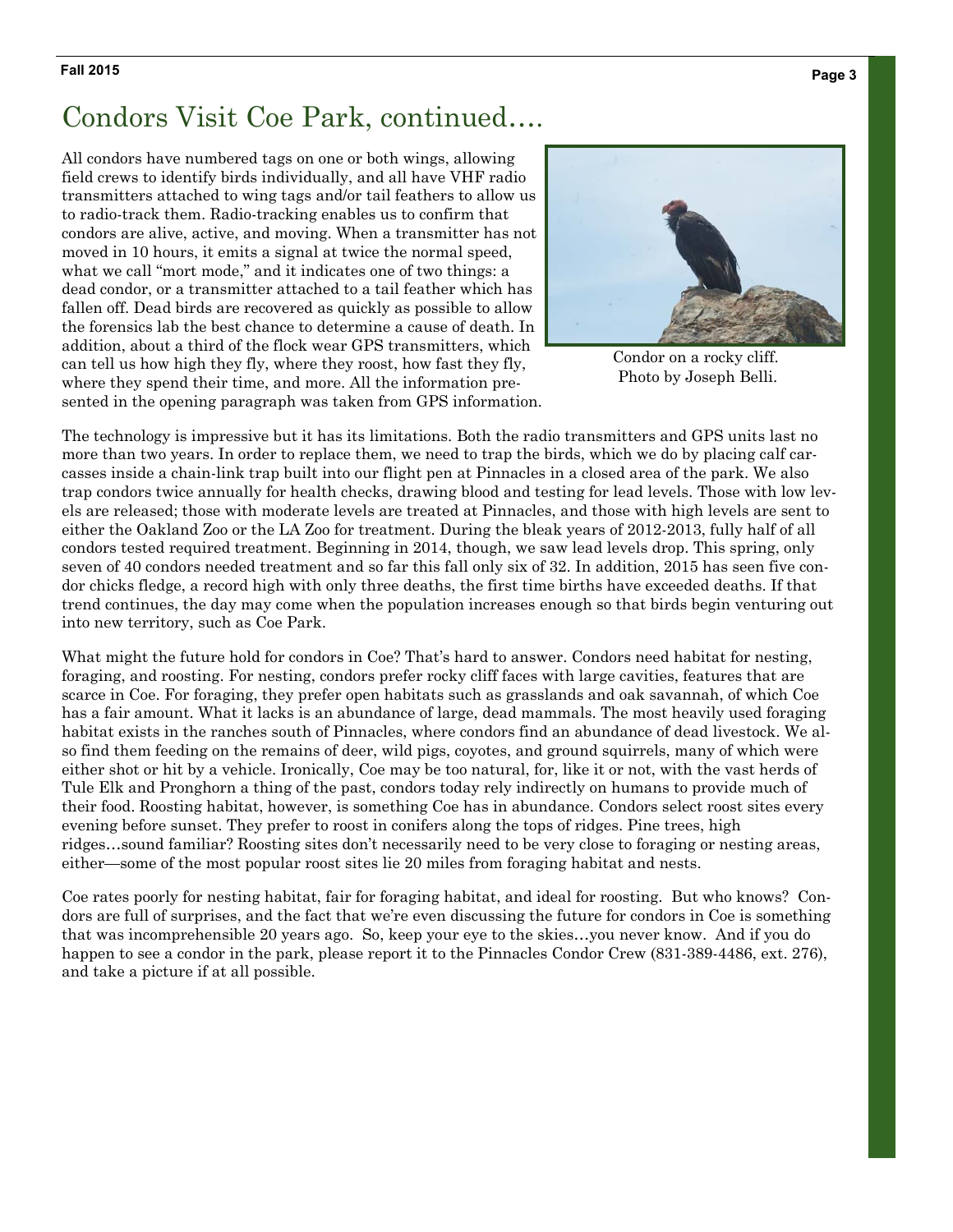# **The White Barn**

### By Teddy Goodrich

The white barn is one of the oldest buildings on Pine Ridge. Built in 1903, it predates the ranch house by several years. The Coe brothers knew how essential a barn is to a ranching operation. Here they would store the grain they grew in the Arnold field. There would be a place to stable their horses and keep their saddles, bridles, and harnesses. There would also be room for a wagon and mowing equipment and tools. For almost fifty years, the barn was central to the ranching operation at Pine Ridge.

Pine Ridge has not been a working ranch for over sixty years. The barn, no longer needed, has been neglected. The doors are opened in the morning so visitors can peer into its dark interior, and many of us have enjoyed Coe Thanksgiving within its walls, but not many have realized how much the barn has deteriorated. There are gaping holes in the roof that have allowed rain and weather to permanently damage the supporting beams. Ugly patchwork repairs have been done to the wall separating the barn from the lean to, and a large branch on a neighboring oak tree hangs ominously over all.

Plans are being made for repairs to the roof and supports, but they will take time, and the repairs will be expensive. The repairs call for a new roof, replacement of the damaged supports, the installation of electricity, and leveling the floor. When the repairs are completed, the barn will provide a special place for programs of all kinds—interpretive talks, evening programs, school programs. The big plus? The barn is ADA accessible, the only building at park headquarters besides the campground bathrooms that has that designation!

The old barn needs your help. A special account has been set up in the visitor center to accept donations to repair the white barn. I hope you will give generously to keep this special place available for park visitors for years to come. Donations may be mailed to the Pine Ridge Association, 9100 East Dunne Avenue, Morgan Hill, CA 95037, or they may be made in person in the visitor center.



The white barn in the snow. Photo by Barry Breckling.



Loading hay into the barn. Photo from Coe Park archives.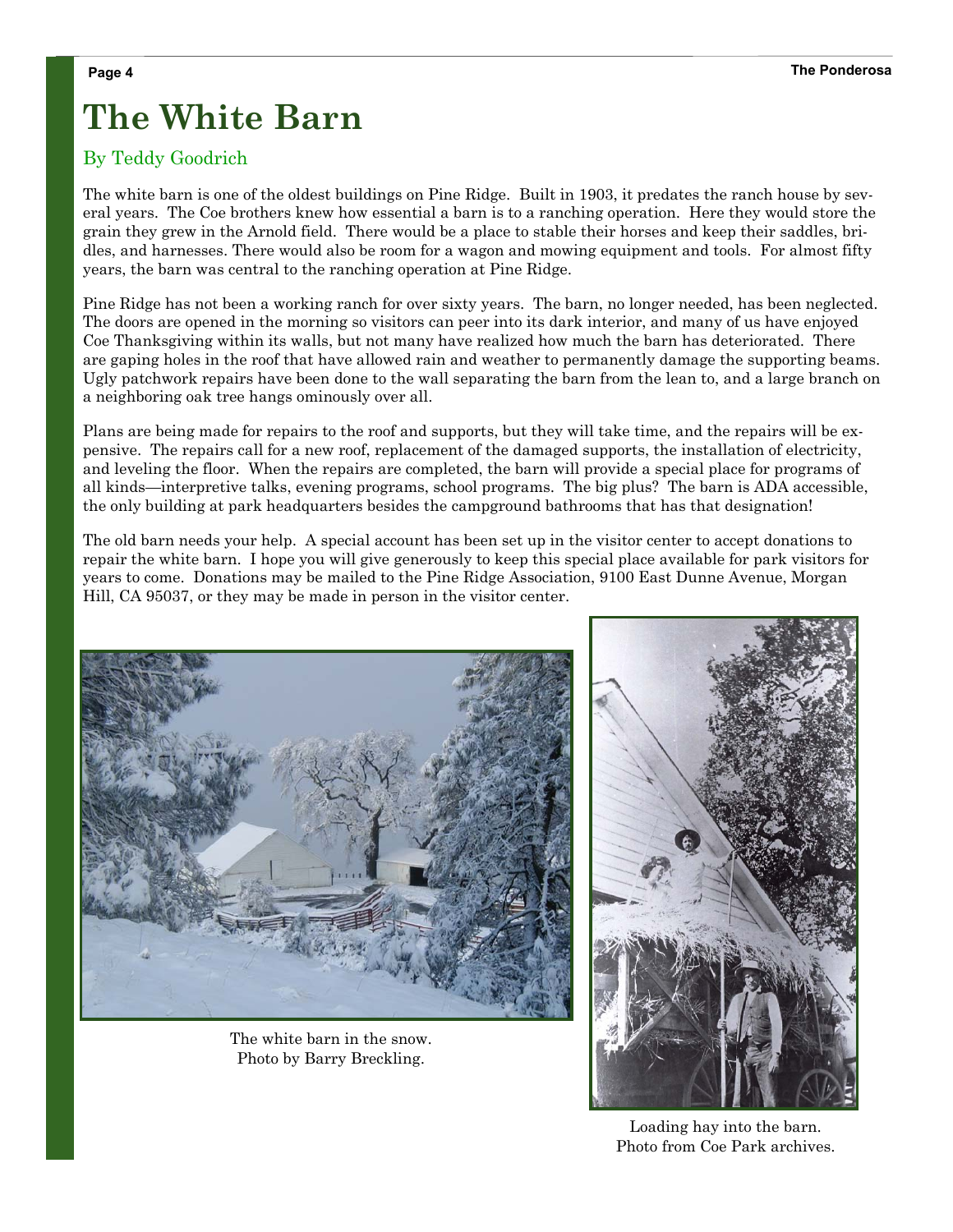# **Walking into the Canyon below Palassou Ridge**

### By Mike Meyer

One thing that gets me really awake out walking in this park is coming down the road from Mahoney Meadows past Coit Camp and on to Coyote Creek. There is something about the big canyon with Palassou Ridge across from you that the attention gets pulled into. I don't think you ever figure anything out, you just keep coming back to it. The route goes all along the sunny and grassy side in the afternoon; but also as you go down you are coming closer to the shade side across the big canyon, the dark and thick-with-trees side, and you are always looking across the space as you are cutting across and down.

That ridge over there, Palassou, is big and high and you can see all of it, top to bottom. The grass on top is spotty, it is mostly trees or maybe chaparral. Grass comes in zebra spots or shaped like a scar that healed to a lighter color. You look across the big space, it is like a big bowl of air, it might be a thousand yards across or maybe only five hundred, it's hard to say. The trees are often backlit in the afternoon and the air sparkles between you and the face of the ridge, the air is a feature in its own right.

The face of the ridge is a sheet of trees all up and down, but if you stop to look it is a texture of small shapes through the distance, like bleachers of faces across a football field. The trees are straight up and leaning over, you notice the oaks billowing and making many puffs of different shades of green across there, it is like a scene in a painting from the 17th century. There are bay trees that also billow and are a lighter green and spikier than the oaks, and pines slanting sideways or leaning out, or they are inset deeper in the canopy and you can notice that they are jutting upright above everything in the vicinity. The wall of trees starts miles down the canyon in the south and then goes miles up the canyon north where it melds with Cordoza Ridge.

Yet, sometimes there are no trees and then it is chamise that is covering a southward facing arm that bulges from the mass. Chamise is about the height of a tall man and the width of a Fiat. Its trunk has the thickness of a man's arm and the limbs twist and the bark flakes and the needles are small and faded-green, they get under your shirt if you crawl around in it. One chamise has a gnarled look, yet when a tract of it on a hillside across the canyon from you has the light behind it so that the bushes are somewhat backlit, with the light streaming down through the millions of needles and the twisting trunks from the rear, then the face of it has the texture of a fine hide, dark green and black, on the wall of earth. When the sun is lower and a tract of the chamise is in deep shadow, then it is all black and then you will walk and look and are barely able to discern its texture. You keep looking, though, it is like trying to make out its expression.

Coit Road slants across the face of Mahoney Meadows ridge, and in the switchbacks below Coit Camp it comes around grassy-cloaked, oaky shoulders that push the road out over the canyon. You walk along downward with the trees high up on a bank and looking down on you and the rubble of the cut bank at eye level. On the low side of the road the grass is thigh high and the sea of it drops off to sway in sheets with the wind down and out, then swells again forty or fifty yards out. It is in this area after the big switchback that you might first pick up the distant sound of water in the canyon. At first it is tin-hornish, a quiet echoing shshshsh sound that creeps into the awareness thinly. You may not notice, but at some point a picture forms in the back of the mind of the creek rushing deep in the canyon, and then you are aware of it and the air is little crisper and the leaves are twirling and slapping, the shshshsh rings a little, at a higher level, it carries up and seems to come from the mountain across from you sounding like thousands of pieces of glass rustling in the trees. As you come lower, it gains force and then, with a shiver, you realize a power is down there. The sound overcomes the sounds of the wind and trees and it grows in you as you come down the road, and you are walking with a swelling anticipation, it is like a blush that you cannot stop because you are coming nearer to something wild, and a feeling of adventure rises in your blood.

Continued on page 6….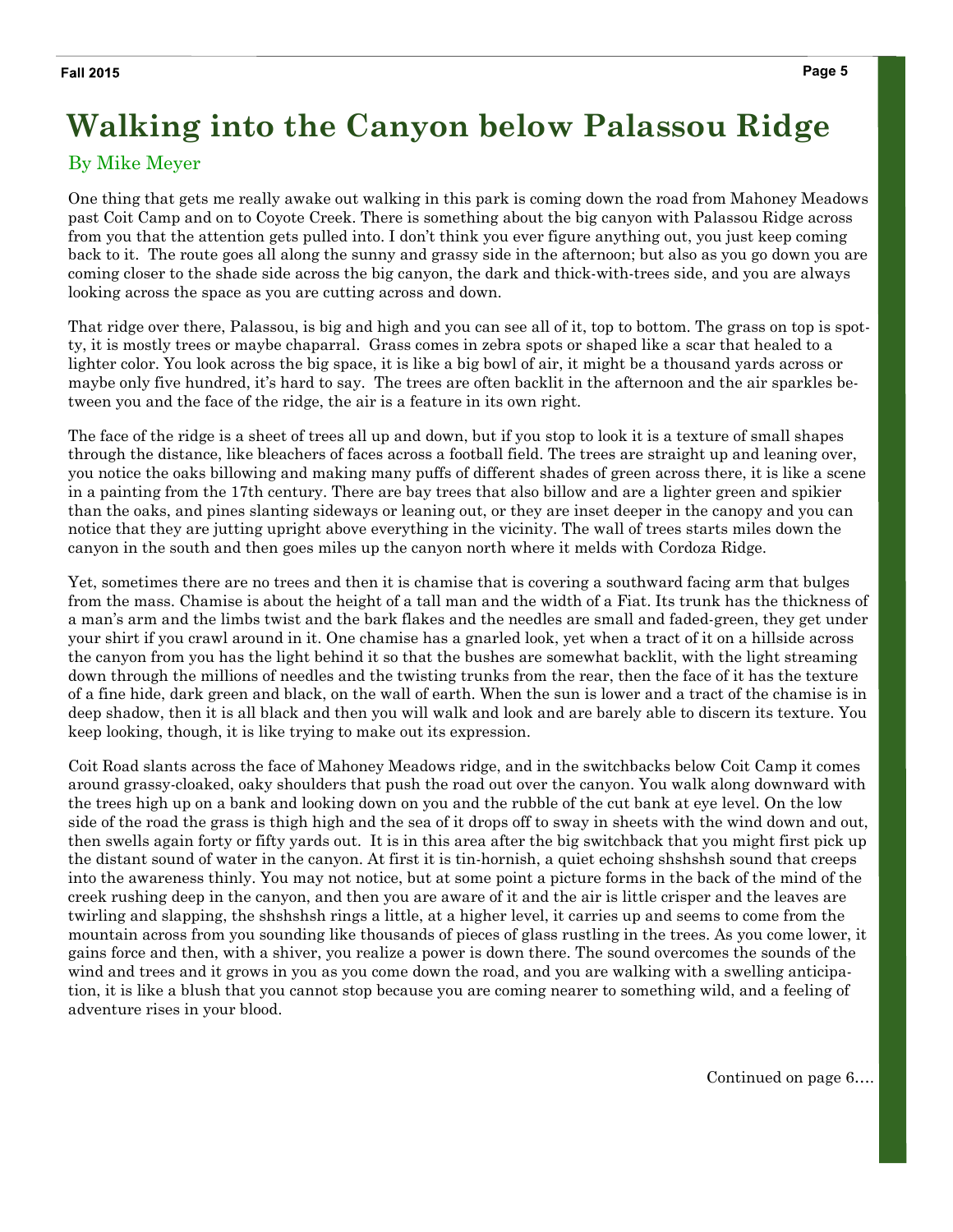## Walking into the Canyon below Palassou Ridge, continued….

One time when the sun was glinting and sparkly at the edge of the high ridge, with streaks of light just brushing across the tips of the trees, the road came level with the creek, crossed a meadow, then started up again toward Woodcutter Spring, and I stopped for a moment to see the creek. It cut along the base of the bank below the road maybe 20 feet down and there were small oaks on the bank that rose up and blocked the view except for an opening. The steep high slope was wooly with trees and the undulating water curving and of smoothly flowing strands and also splashing and white. The creek split above a small island opposite where I stood, a parallelogram of rocks and a sycamore. The water was above and below the island, you could make out the thin sound it made rushing across the upper channel of small stones, then it hit a shoulder of trees and rocks and came down at a sudden right angle and ran straight toward the bank gaining speed, jumping and plunging then, and it shot into the main channel which itself was coming out of a tight chute of rocks and trees. The whole of it swelled just below then ripped on, the force of the main channel slashing and raging, and the sound strong and of the power of a confined thing bursting against its constraints, a wildness before your and in you all through your body. You want to be closer, seizing into it with your hungry eyes and even with an urge to get in it, but you are just you and it is way too much power and so you are good just to whisper something under your breath in admiration.

You step back and scan the different zones of the mountain face, even high up you can notice certain trees that stand out, they are hanging and leaning further out than the mass of them and seem heroically strong holding themselves against gravity, and it is as if they are showing themselves to you. I hadn't thought to be more than a second or two for a look. But the way it worked out, there was nothing else in the world but the creek and the mountain for many long moments. I had just another mile to the truck and made it to the gate before full dark, then rode down the Hot Springs road under the trees.

## **Nominations Sought for the Volunteer of the Year Annual Award**

Each year at the PRA annual meeting held in February an award is presented to an individual (or individuals) whose efforts have preserved and enriched Henry W. Coe State Park. It is not necessary that the recipient be a member of the Pine Ridge Association or be a uniformed volunteer in the park. The recipient receives an engraved plaque, and their name is added to the large plaque that is displayed in the visitor center.

Two unofficial sets of criteria have been used to guide the selection process:

Leadership: scope, motivation, and initiative Involvement: scope, altruism, and time contribution Asset growth: recruiting, fundraising, and contributions Ideas/projects: creative, innovative, follow through with personal implementation Performance: past, sustained, future expectations Measurable accomplishments: visible results

Has had a beneficial effect on the park's resources and activities Has sought responsibility and has acted as a leader Has leveraged efforts into multiplicative effects by organizing the activities of others

We are asking PRA members to supply nominations for this award by the end of November. If there is someone you would like to nominate, please write a short paragraph of reasons why that person should be considered and send it to the PRA President, Daniel Benefiel P.O. Box 1015, Morgan Hill, CA 95038 or email dbenefiel@gmail.com. A committee of the PRA board of directors will collect additional information about the activities of your nominee and will make a selection.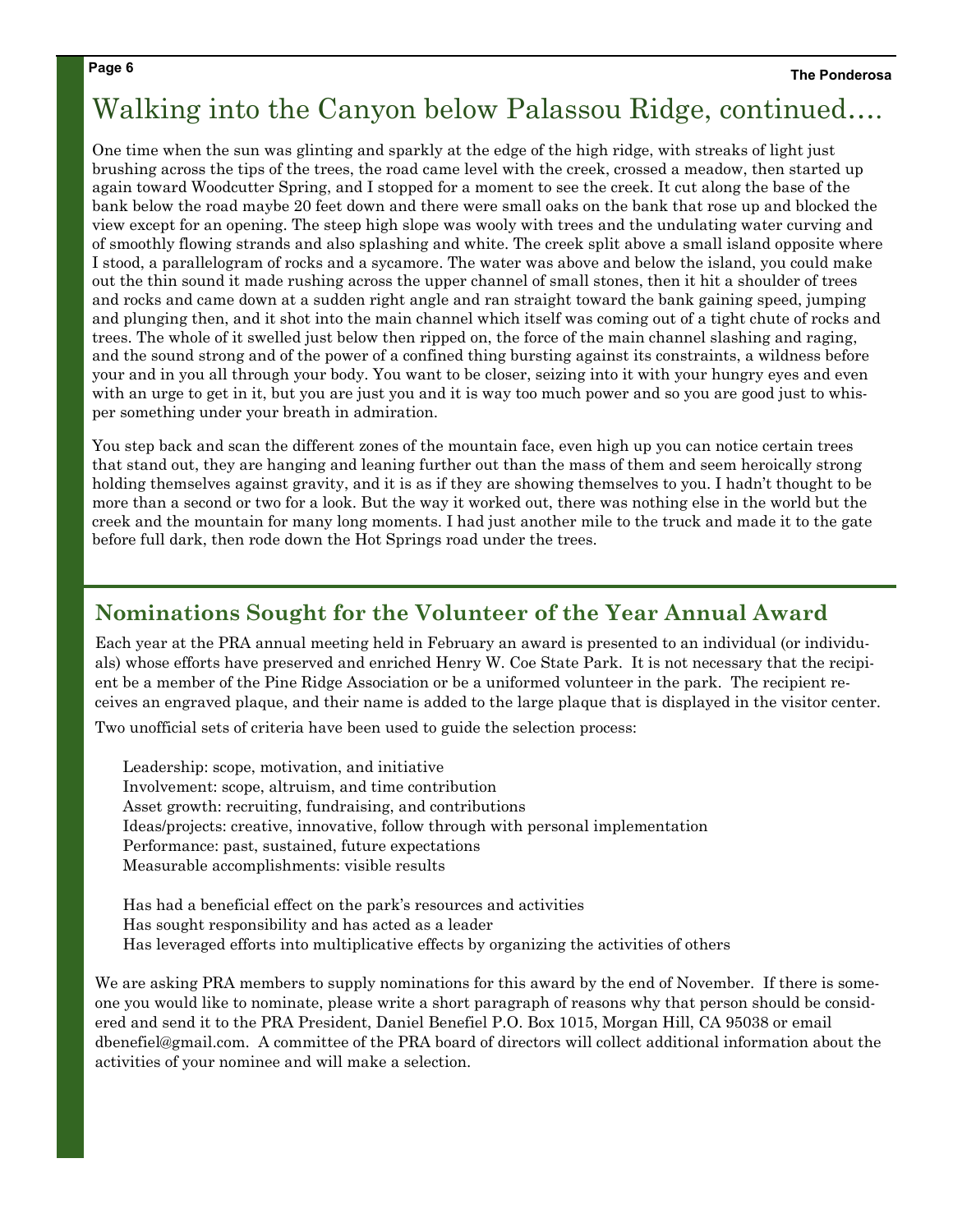#### **Fall 2015**



## **Jeepers Creepers, Nuts Are Being Hatched**

You hear a beeping noise up in a tree and catch a glimpse of what looks like a tiny woodpecker walking down the tree trunk. **Walking down the tree trunk!** Woodpeckers don't walk down tree trunks. You thumb through your bird book and there it is, a White-breasted Nuthatch.

Two other types of nuthatches are occasionally seen in Coe Park, the Red-breasted Nuthatch and the Pygmy Nuthatch. In Europe, people saw nuthatches wedging nuts in crevices of tree bark and then hacking at them with their beaks to get the nuts open and thus they named them nuthatches. In the fall, nuthatches store seeds, insects, spiders, and other invertebrates in bark crevices to be eaten later. They often stick a piece of moss or lichen on top to hide the future meal.



Nuthatches are one of the few animals that use tools. They select a piece of bark and use it to pry bark off trees to uncover hidden insects. With their long claws, White-breasted and Redbreasted Nuthatches can move up and down tree trunks with ease; they face downward when descending, a maneuver that other birds, such as woodpeckers, are unable to manage. One of the most remarkable characteristics of nuthatches is their ability to walk or hop along the bottom of limbs, seemingly defying gravity.



Red-breasted Nuthatch. The bottom of finites, seemingly delying gravity. White-breasted Nuthatch.

Nuthatches are hole-nesters, sometimes using abandoned woodpecker holes, but more often making their own holes. White-breasted Nuthatches smear noxious smelling insects around the opening of their nest holes and Red-breasted Nuthatches smear pine sap around the entrance. They may go to the effort to reduce the chance that predators will enter their nest holes.



Brown Creeper.

Despite the similarity in climbing abilities and feeding habits of nuthatches and woodpeckers, they are not closely related. The same is the case for Brown Creepers, another bird that can walk on vertical tree surfaces. Creepers also glean invertebrates from beneath tree bark, and they also eat and stash seeds. Unlike the White-breasted and Red-breasted Nuthatches, which often move down a tree trunk when they're feeding, Brown Creepers start at the base of a tree and work their way up. Then they fly to the base of another tree and again feed their way up the trunk. Nuthatches and creepers, by searching for food in opposite directions on a tree trunk, may find prey items that the others missed.

Creepers are more common than they might seem to be. Their speckled brown feathers camouflage them well against the background of tree bark, and when they feel threatened, they often freeze.



Pigmy Nuthatch.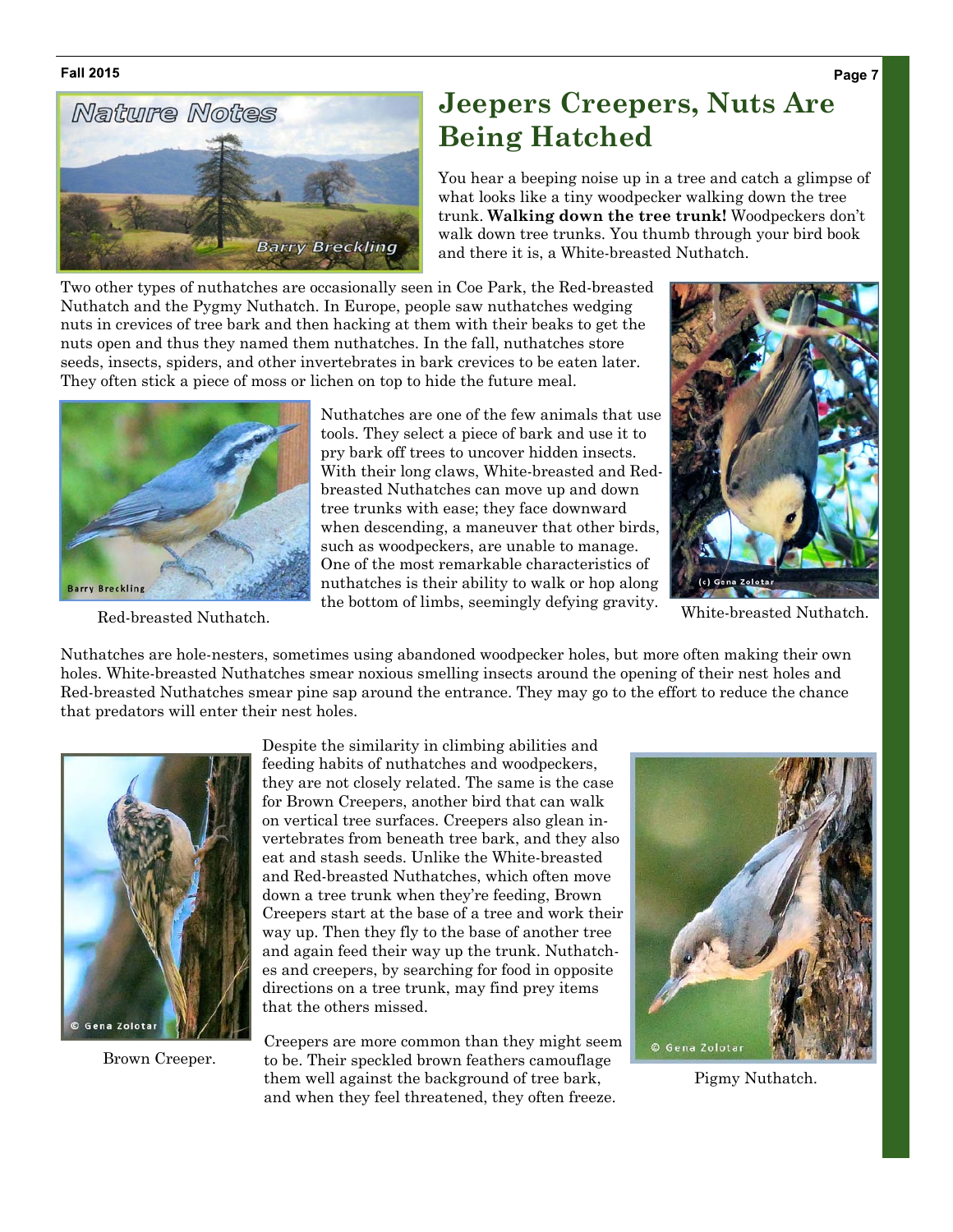#### **Page 8 The Ponderosa**

# **Tarantula Festival 2015**

#### By Sue Dekalb

Another successful TarantulaFest this year, thanks to all the visitors who drove the winding road through golden hills up to the park. Thanks too to the volunteers and Pine Ridge Association (PRA) members who purchased meals and raffle tickets, and made donations.

Preparation for the event starts in January and there is something happening every month through to October to make the event a success. Exhibitors are contacted and scheduled, volunteers sign up, raffle donors are sought, raffle tickets printed and mailed out, permits acquired, flyers created and distributed.

Sales were slow initially. Two and a half weeks before the event we still had more volunteers than visitors buying meals. Mike Hundt and his outreach group did a great job at the Taste of Morgan Hill event, passing out flyers to the Tfest and raffling off some meals. Marty Cheek put an article in Morgan Hill Life and gave us a free ad. Allene Liebenberg put out flyers in Hollister, Kitty Swindle and Chere Bargar put out flyers from Morgan Hill to Gilroy. It takes the support of all the volunteers to bring off a successful event.

The raffle is a big part of making the Tfest a success because every ticket sold helps the PRA generate funds for educational and interpretive activities. Thanks to Ann Briggs and Adam Escoto for handling the raffle this year. Morgan Hill's Wildlife Education and Rehabilitation Center brought their ambassador animals and kept the crowds fascinated all day. Shirley Keller brought her various snakes for people to enjoy and handle; so many people asked where the snakes were because they were really keen to see and touch them. Susan Blake brought all her pelts to educate visitors, and Kevin McDevitt kept the kids busy all day roping. Denice Verhoeven kept the kids activities humming all day in the interpretive room at the visitor center. RJ Adams and Monika Davis kept the visitor center packed all day with their array of tarantulas and gave visitors such good information about them. Patrick Goodrich staffed the visitor center selling everything that wasn't nailed down.

Many thanks to all the visitors to this year's event, and to the great volunteers who made the Tfest happen.



Handling a snake safely. Photo by Marty Cheek.





Sada Springs Jug Band. Photo by Marty Cheek.

WERC's ambassador animals and birds. Photo by Marty Cheek.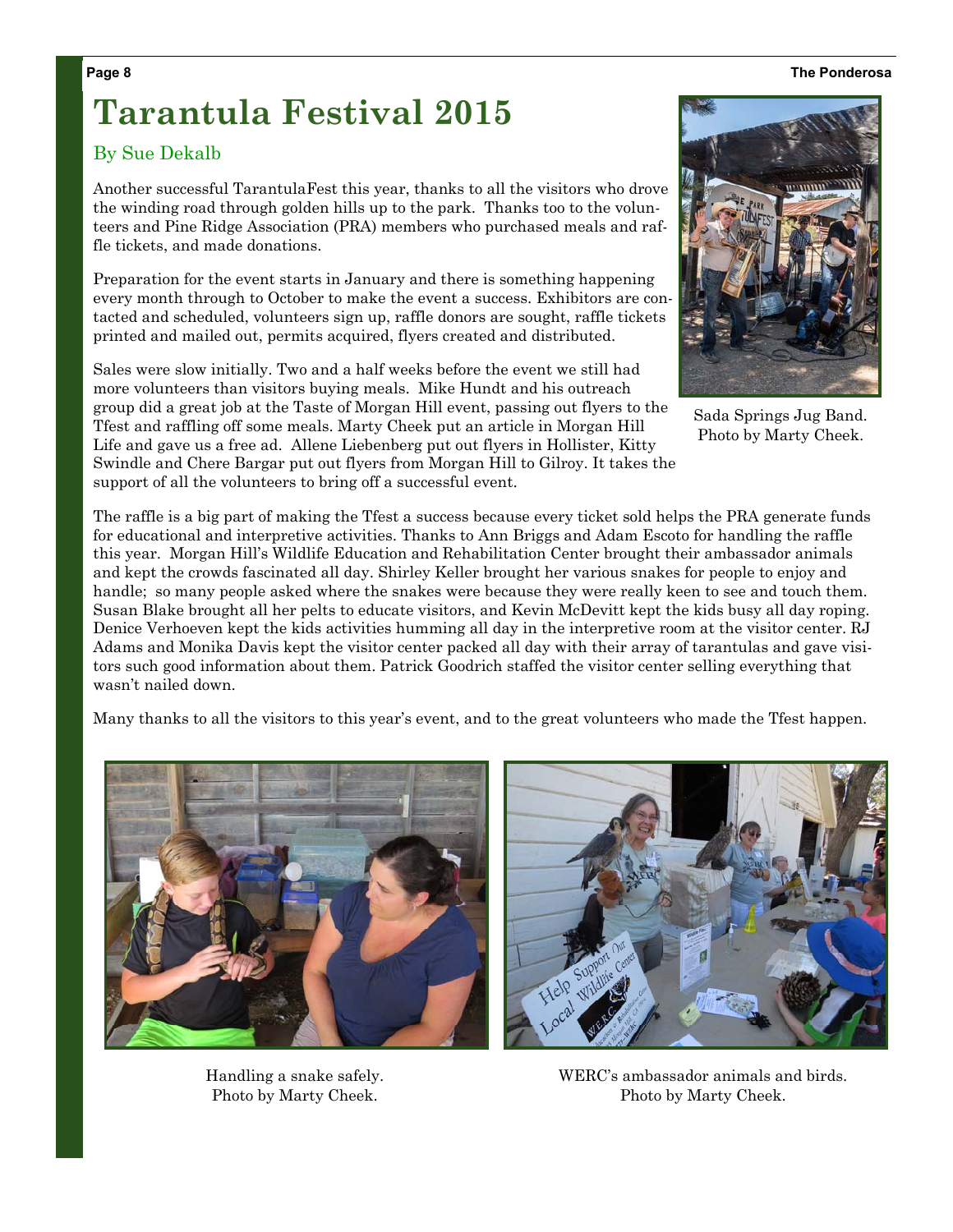#### **Fall 2015**

# **News from the Board of the Pine Ridge Association**

#### By Daniel Benefiel

Manny Pitta updated the board on volunteer committee efforts. Volunteer IDs to be used as parking tags while volunteering in the park are being mailed out. David Cartwright has been making good progress on cleaning up the volunteer handbook, separating out general educational material from volunteer specific information. The committee is looking at ideas to bring everyone together for a social event. Fourteen volunteers were accepted into this year's volunteer training program.

Ranger Stuart Organo, Gavilan Sector Supervisor, reported that due to medical leave and needs in other parts of the district, Coe Park is currently short staffed in terms of rangers.

Paul Liebenberg reported on springs and trails. The road to Walsh Peak and trail down to Kaiser-Aetna Road have been cleared. This route makes an excellent loop, especially for the Coe Backcountry Weekend. Lots of work has been done on Coit Spring. The spring is producing well, but the team had to repair many leaks and replace pipe. Paul also reported on the effort to replace signs throughout the park and options of whether to buy them commercially or use the California Prison Industry.

Cynthia Leeder provided the latest balance sheet and profit and loss statement. Total liabilities and equity as of September 5 are \$345,458.01 with net income of \$11,242.

Daniel Benefiel reported on efforts to prioritize and pursue projects along with Patricia Clark-Gray, District Interpretive Specialist, and other staff members. The team has also been looking at various funding sources, including grants. Volunteer Michael Hundt has been organizing much of this effort. Michael is also working with Mike Zuccaro, Associate Architect, and Matt Bischoff, State Historian, on repair and improvements to the white barn. Without repair work, the barn is in serious risk of deterioration. Michael is preparing a grant request to the California State Parks Foundation to partially fund roof repair.

The next PRA board meeting will be at 6:30pm on Tuesday November 10, 2015 in the Gilroy Library meeting room. All PRA members are invited to attend.

## **Time to Run for the PRA Board**

The Pine Ridge Association (PRA) will hold its annual election for the board of directors in December. The terms of two directors, Dan Benefiel and Ken Howell, expire at the end of this year. Both Dan and Ken say they will be candidates for reelection. However, if you wish to run for one of the seats on the board, now is the time to prepare your candidacy statement and send it to Steve McHenry, 439 Chateau LaSalle Drive, San Jose, CA 95111, or email a statement to me at stephen.l.mchenry@gmail.com.

Any PRA member may run for the board. A member may also nominate another PRA member. To do this, send me a short statement describing why you believe the person would be a good board member and I will contact your nominee to ask the person to consider running.

The most important qualification for a board member is willingness to attend board meetings and participate in carrying out tasks for the association. Meetings typically take place every other month on week nights. The term of office is three years. If a board member is also a uniformed Coe Park volunteer, meetings and board-related activities count toward volunteer hours.

We use the special nonprofit bulk-rate mailing permit to send out materials. However, this means that some members might not receive their newsletters or other materials for a couple of weeks after they are mailed. So that the ballots can be distributed (and received by all members) in a timely fashion, it is important that all candidacy statements be postmarked on or before Friday, November 27. Please send your statements to me at the address above. If you plan to nominate someone else, please do so at least two weeks earlier. Your statement should be a few paragraphs and contain information such as how long you have been a PRA member, why you became interested in Coe Park, ways that you have served the park, other volunteer activities that have benefited the public, any special qualifications or experience you have, and specific plans you have for contributing to the park as a board member.

If you have any questions about what it would be like to be a board member, or if you would like additional guidance on putting together a candidacy statement, please email me or feel free to call me at 408-286-8858.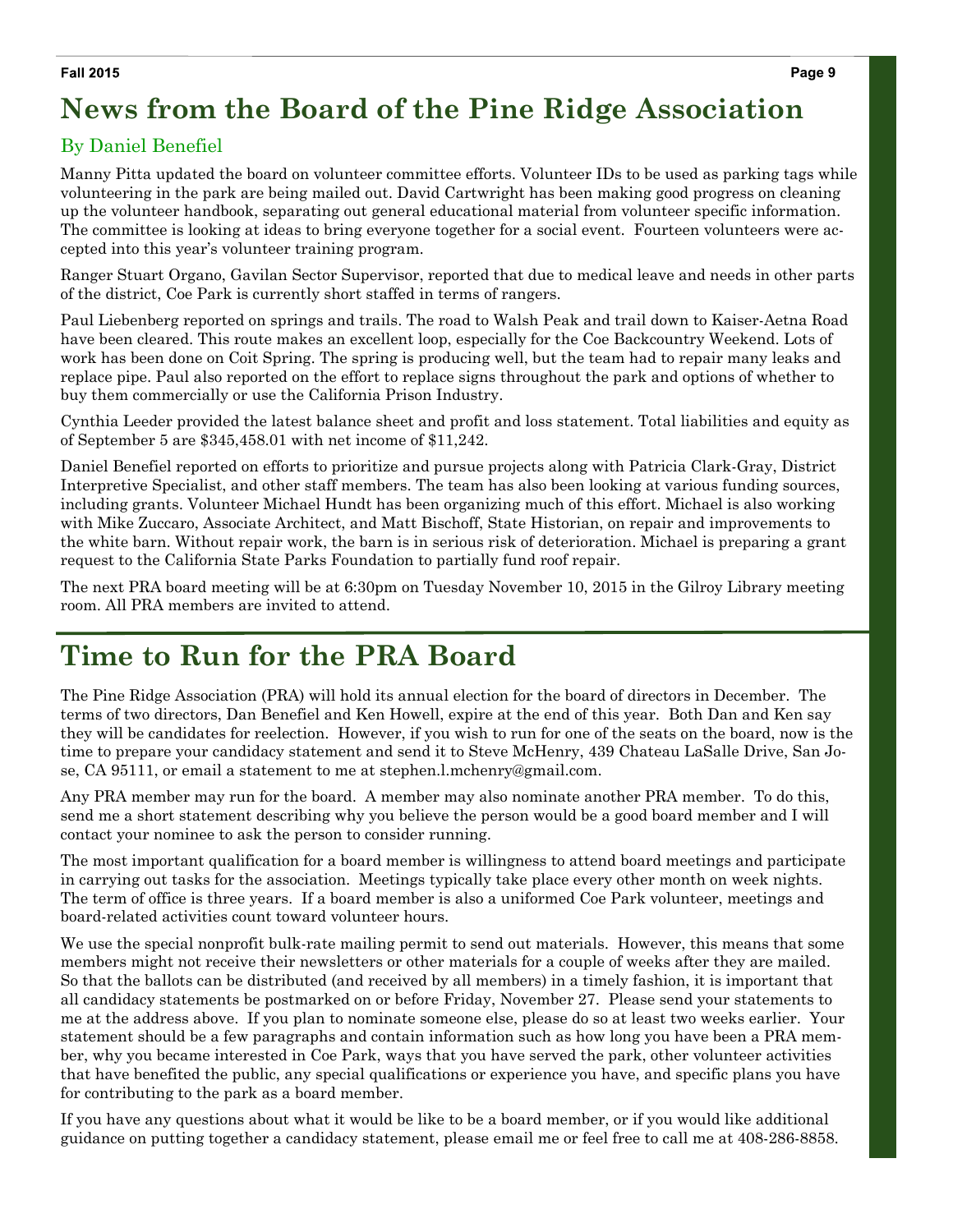# **News from the Volunteer Committee**

## By Manny Pitta

Interpretive activities and outreach programs have continued to grow with numerous hikes and evening programs throughout the fall. Membership in the Henry Coe State Park Outdoors Meetup group (http:// www.meetup.com/Henry-Coe-State-Park-Outdoors-Meetup/) now tops 330 and is still growing. Thanks to Mike Hundt for his great work on interpretive activities and outreach programs.

Remember that the 2016 PRA annual meeting will take place on Saturday, January 30! The keynote speaker will be Zara McDonald from the Felidae Conservation Fund talking about mountain lions, bobcats, and global wildcat ecosystems. Of course, there will still be the exciting PRA board and volunteer committee meetings, volunteer awards, and lunch.

New volunteer training started on September 12 with an overview of the volunteer program followed by talks and activities on volunteer duties, a tour of the Coe Park headquarters area, and emergency procedures. That was followed on September 19 by Coe Park history, the physical environment, cultural resources, and a geology hike.

An additional day of training was added this year on October 10. The day was spent on the Corral, Springs, and Forest Trails with frequent stops discussing the plants and animals of Coe Park. The new format, spending all day out in the park, went very well with great feedback from volunteers and trainees alike. Thanks to Bill Frazer, Winslow Briggs, Mike Meyer, Sue Dekalb, and Joe Belli for leading the day's activities.

The trainees had a wonderful experience during this year's ridealong weekend, October 17-18. All the volunteers were on time and well prepared for scheduled activities. Dan Healy did a great job as the "bad camper." He sported a scruffy beard, some attitude, was evasive, showed a fishing license for his hiking permit, had a bow (but no arrows) with him, etc. He really put the trainees on notice that they were in for two days of "experience." One of the trainees looped around behind the campsite to provide backup to Ken in case there was "trouble"!

Ranger Jen joined the group at Los Cruzeros on Saturday and stayed with the group through the pre-dinner excursion to Mustang Peak that she led. Don Savant led the other optional predinner hike to Pacheco Falls, with the group driven back by Dave Raiman and Lynne Starr. After their return, the group had a



Meeting the "bad camper." Photo by Dick Rawson.

course of appetizers and gourmet dinner (lead cooks Liz Brinkman and Dan Benefiel). After dinner, there was a nice "campfire" gathering around a bunch of lights while sharing a few thoughts, followed by Barry's rain dance led by Ken Howell. Everyone drifted off to bed by 10pm except for a few stragglers who partied on.



Gourmet dinner served at Pacheco Camp. Photo by Paul Liebenberg.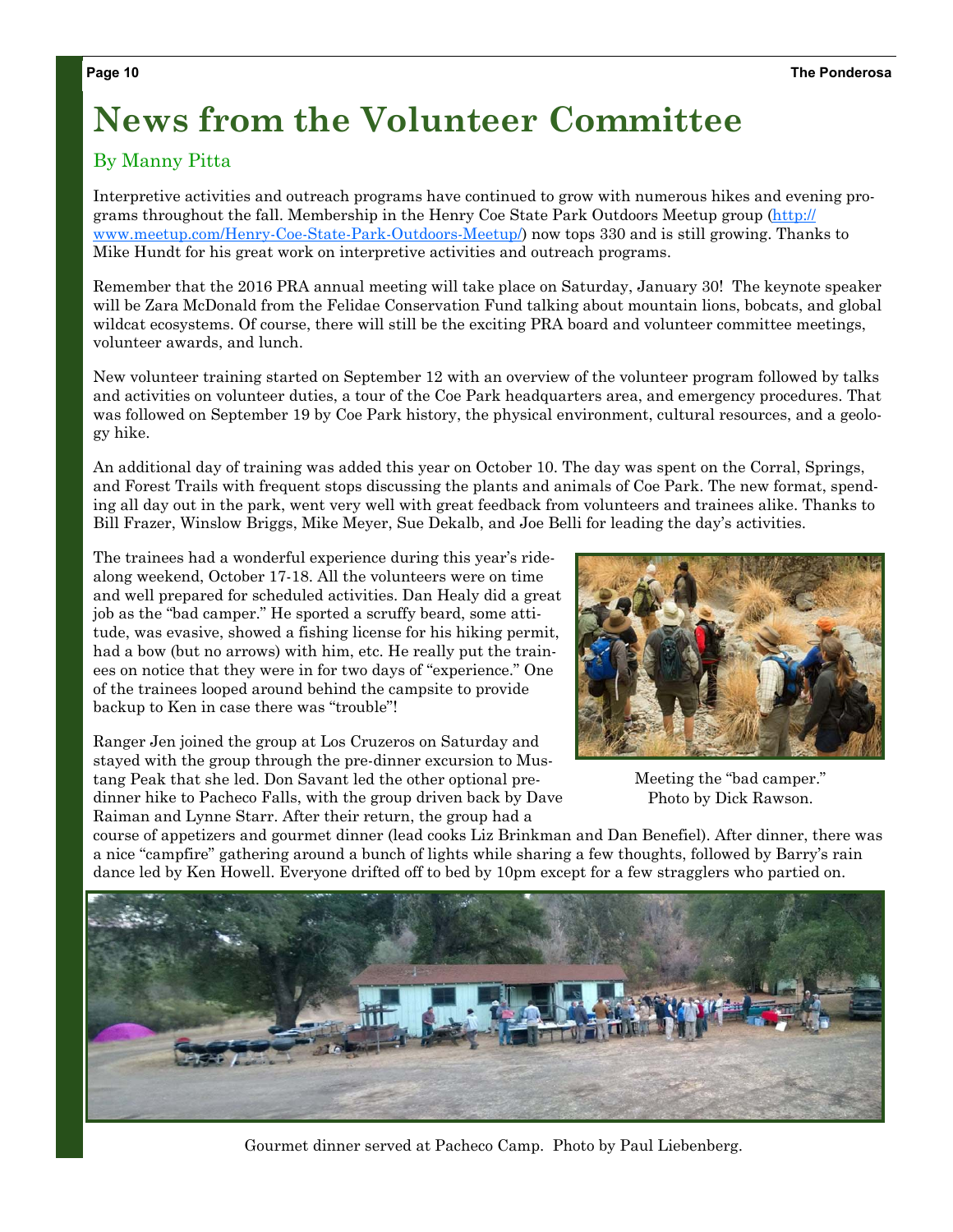**Page 11** 

#### **Fall 2015**

## News from the Volunteer Committee, continued….

The second day of the ridealong started at 6:15am when we were all rudely awakened by a rendition of "good morning, good morning" by some of the more musical volunteers. After breakfast, the group continued on its excursion stopping at Willson Camp for a tour of the cabin and rendezvous with the Mounted Assistance Unit (MAU), Windmill Meadow to see a visitor support station in operation, Woodchopper Spring for a talk on spring maintenance, and Coit Lake dam for Bill Frazer's fishing demo. The group finished the day with a hike down Willow Ridge Trail and drive back to headquarters.

Thanks to all the volunteers for their hard work in making this year's ridealong a great success. Special thanks to Ken Hulick for managing the overall event schedule, John



Meeting the MAU at Willson Camp. Photo by Dick Rawson.

Thatcher for managing the drivers, and Ken Howell for managing the Pacheco Camp activities.

CoeEd Day took place on October 24 and was attended by 10 of the new trainees plus a good group of wise and experienced volunteers. Classroom sessions offered included Coe family history, introduction to GPS and using the park map, birds of Coe Park, emergency procedures and communications, archaeology of Coe, and resource management. Animal tracking and introduction to geocaching were offered outdoors. Thanks to all of the CoeEd Day presenters and Bill Frazer for managing the event.

MAU training took place on Oct 24-25 at Coit Camp. It will be followed in the next few weeks by Coe mountain bike patrol orientation, visitor center training, introduction to trails and springs work, foot patrol, and Gilroy Yamato Hot Springs training.

We look forward to welcoming the trainees into the ranks of the uniformed volunteers on January 30 at the PRA annual meeting.



Back row (left to right): Stu Nuttall, Joe Navratil, Doris Kramer, Don Clare, Philip Ambler, Rick Casey, Eric Pape, Ed Fox. Front row (left to right): Shae Collinge, Kat Levine, Ashley Austin, Pauline Wood. Not shown: Kelly Kersten. The extension of the Photo by Patrick Goodrich.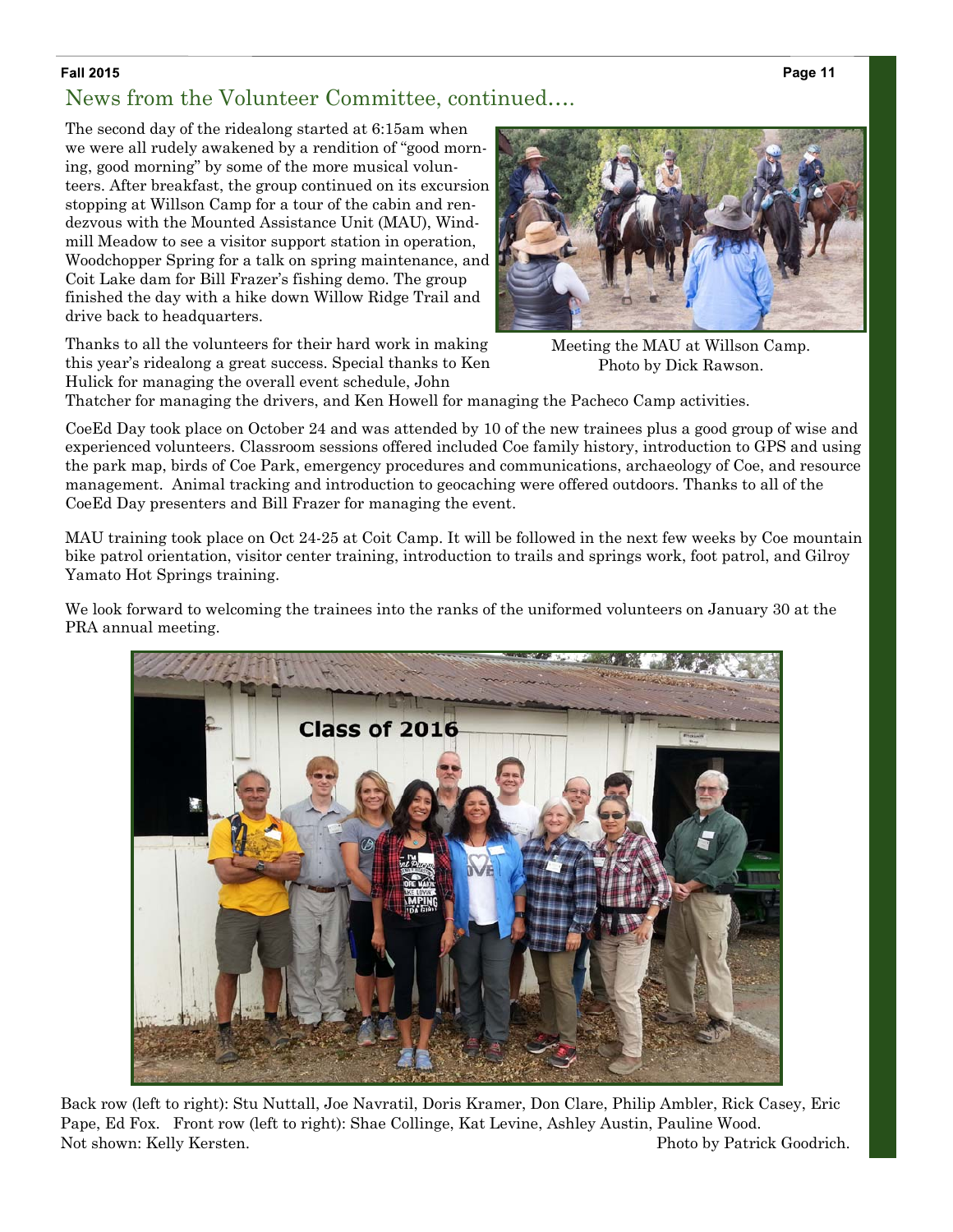# **Park Events and Information**

Mark your calendars—important dates and other announcements

Also visit www.coepark.net for more information about all activities.

## **Thanksgiving Potluck**

Saturday, November 28, 2015. Thanksgiving potluck for all friends of Coe Park, 3.30pm at the white barn near the visitor center for appetizers, then turkey and many other delicious contributions served starting at 4.00pm. For more information and to sign up with a food delight, Sue Dekalb at sue.dekalb@verizon.net.

## **PRA Annual Meeting**

Be sure to save Saturday, January 30, 2016, for the annual meeting of the Pine Ridge Association. The meeting will be held at the Morgan Hill Community Center, located at the corner of Monterey Road and East Dunne Avenue. Plenty of parking is available behind the building. Coffee and bagels will be served starting at 8:15 a.m. The official PRA meeting will begin promptly at 9:00 a.m., followed by the graduation of new volunteers and presentation of awards by the volunteer committee and state staff. The guest speaker will be Zara McDonald, with the Felidae Conservation Fund talking about mountain lions, bobcats, and global wildcat ecosystems.

## **Trail Work Days**

Meet at Hunting Hollow, 8.30am, on:

Saturday, January 23 Saturday, February 13 Saturday, March 12

For more information, please call Chere at 408-683- 2247 or visit www.coepark.net.

### **Raincoats and Rubber Boots**

Saturday, March 5, 10.00am at the Hunting Hollow entrance, rain or shine. We'll hike down the creek, have a scavenger hunt, perhaps enjoy a boat race (toy boats furnished) or a duck race. Bring a picnic lunch. For more information, please call Chere at 408-683-2247 or Kitty at 408-842-6215, or visit www.coepark.net.

**Wildflower Ride** (bring your own horse) Please visit www.coepark.net early next year for the date.

## **Coe Backcountry Weekend**

Friday, April 29 through Sunday May 1. Check the park website, www.coepark.net in early February.

#### **Ranch Day**

Saturday, May 14 10:00am-3:00pm at Hunting Hollow. For more information, please call Chere at 408- 683-2247 or Kitty at 408-842-6215, or visit www.coepark.net.

#### **Coe Campout for Equestrians and Hikers**

Please visit www.coepark.net early next year for the date.

#### **More Trail Work Days**

Lend a hand every second Saturday at 9.00am for trail work. Venues will be posted on the Coe Park website, www.coepark.net.

# **PRA New Members**

### **We are pleased to welcome the new members listed below. Thank you for your support.**

We need your help to keep our membership list current and accurate. If you have any questions regarding your membership or to let us know of any change of address, please contact us. If you have chosen to receive *The Ponderosa* electronically and, for some reason, it is undeliverable, we will send the next issue via USPS.

> Jeri Allen, Gilroy Don Clare, Morgan Hill Ed Fox, Morgan Hill Rich Roggia, Gilroy Herveline Sartori, Mountain View

Email: membership@coepark.net US mail: 9100 East Dunne Avenue, Morgan Hill, CA 95037 Phone: 408-779-2728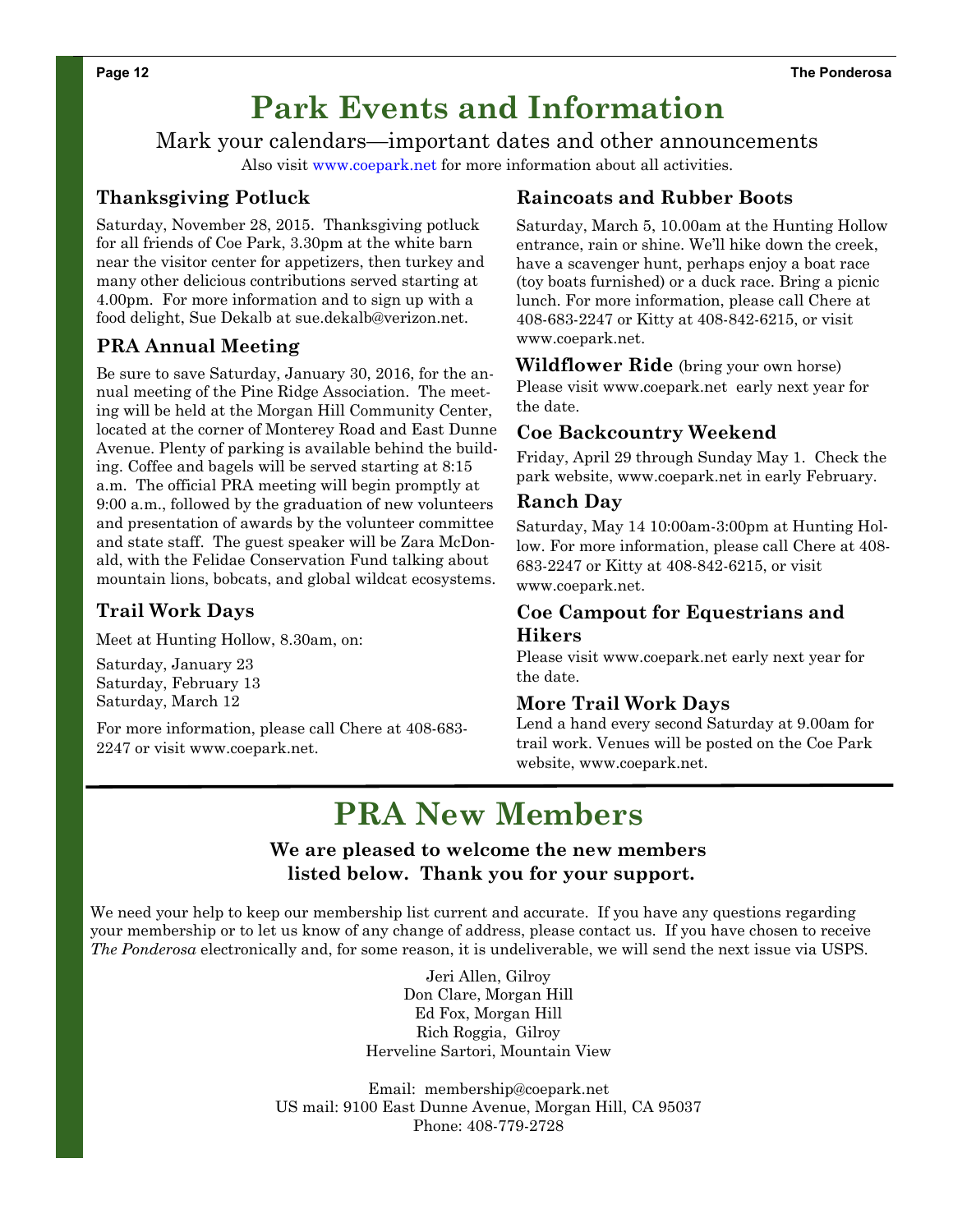#### **Fall 2015**



## **News from Gilroy Yamoto Hot Springs**  By Laura Domínguez-Yon

The beautiful fall weather was perfect for our October 24th event at Gilroy Yamato Hot Springs (GYHS) commemorating 20 years on the National Register of Historic Places and as a California Historical Landmark. Special thanks to the California State Parks Foundation for a grant enabling the purchase of folding picnic tables and popup canopies with wall panels and screens that allow us to more easily set up for events and extend our event season.

Among the visitors was Ruth Erickson of Hollister wearing the T-shirt she received when she attended the 1995 dedication. Ruth's husband, Ron Erickson, was a member of California State Parks staff in the area. Does anyone remember Ron? It was especially fun to see Cindy Sakata Okuji, granddaughter of H. K. Sakata (GYHS owner 1938-1967), at our October 24th event. Hope to see the whole clan for a reunion tour and picnic here! Kaz and Aiko Matsuyama were pleased to see the expanded display board featuring their father Fujio "Fred" Matsuyama's contributions to the Enomoto Cabin. We knew he was the carpenter who built the cabin and teahouse for the Sadakusu Enomoto family. We recently learned that he managed the Enomoto's Redwood City nursery from 1930-1939, until young Bill Enomoto graduated from college and learned the ropes well enough to take command of the family business. Do you know any Bay Area flower growers? Aiko and Kaz have 1930s photographs they'd like to return to the nursery growers' families; let us know if you'd like to help with that. And thanks to a recent donation from Enomoto's daughter Edith Enomoto-Watanabe to the Japanese American Citizens League, Gilroy Chapter, and with the collaboration of the Monterey Chapter and the Matsuyama family, GYHS will have a presence in the Monterey Heritage Center Museum in the form of the 1939 GYHS towel!

We thank all who helped make this annual fall event a success:

- California State Parks Foundation, California Province, Society of Jesus, Lily Kawafuchi, and the Henry K. Kato family.
- Brochures and printing: California State Parks Foundation, Dean and Laura Yon, and anonymous.
- Volunteers: J.J. Sasaki, Robert Method, Karen Pogue, Steve Eddlemon, Annie Laurie, Stephanie Lee, Joyce Amador, Miriam Taba, David Godkin, Alan and Joy Miyamura, Laura Dominguez-Yon.

Uniformed volunteers: Dan Healy, Mark Deger, Mitsi Shine, Don Holmes, Jeremy Simmons, Dean Yon.

Exhibitors: authors Michael Brookman and Ian Saunders, USGS researchers James Thordsen and Aaron Lewis.

- Information resources: Edith Enomoto-Watanabe, Karen E. Sugiyama, Arlene Damron, Aiko Matsuyama, Eleanor Villareal, Karen Matsushita Byer, San Jose State University's California History Room, California Flower Growers Association, Ditty Deamer.
- Monterey District staff: Mat Fuzie, District Superintendent, Matt Bischoff, historian, Pat Clark-Gray, interpretive specialist, Randy Neufeld, Sector Maintenance Chief, Supervising Ranger Stuart Organo, Rangers Cameron Bowers, Jen Naber, John Verhoeven, Derrick Davis, and Dave Hermitte, and their support staff.

Team restoration progress: Matt Bischoff reports that stabilization and reroofing of the small Nebraska and Wyoming cabins and the large Texas cabin are largely complete. The Pennsylvania cabin is next. Known as the honeymoon suite during the 1950s, its beautiful interior of dark first-growth redwood has survived the decades. Security cameras are being upgraded or replaced at lower costs. The California Conservation Corps spent three weeks clearing undergrowth for fire protection. Funding for these projects has been via grants and from the Monterey District of California State Parks.



Ruth Erickson proudly wore the Tshirt she got at the 1995 dedication! Photo courtesy of Laura Dominguez-Yon.